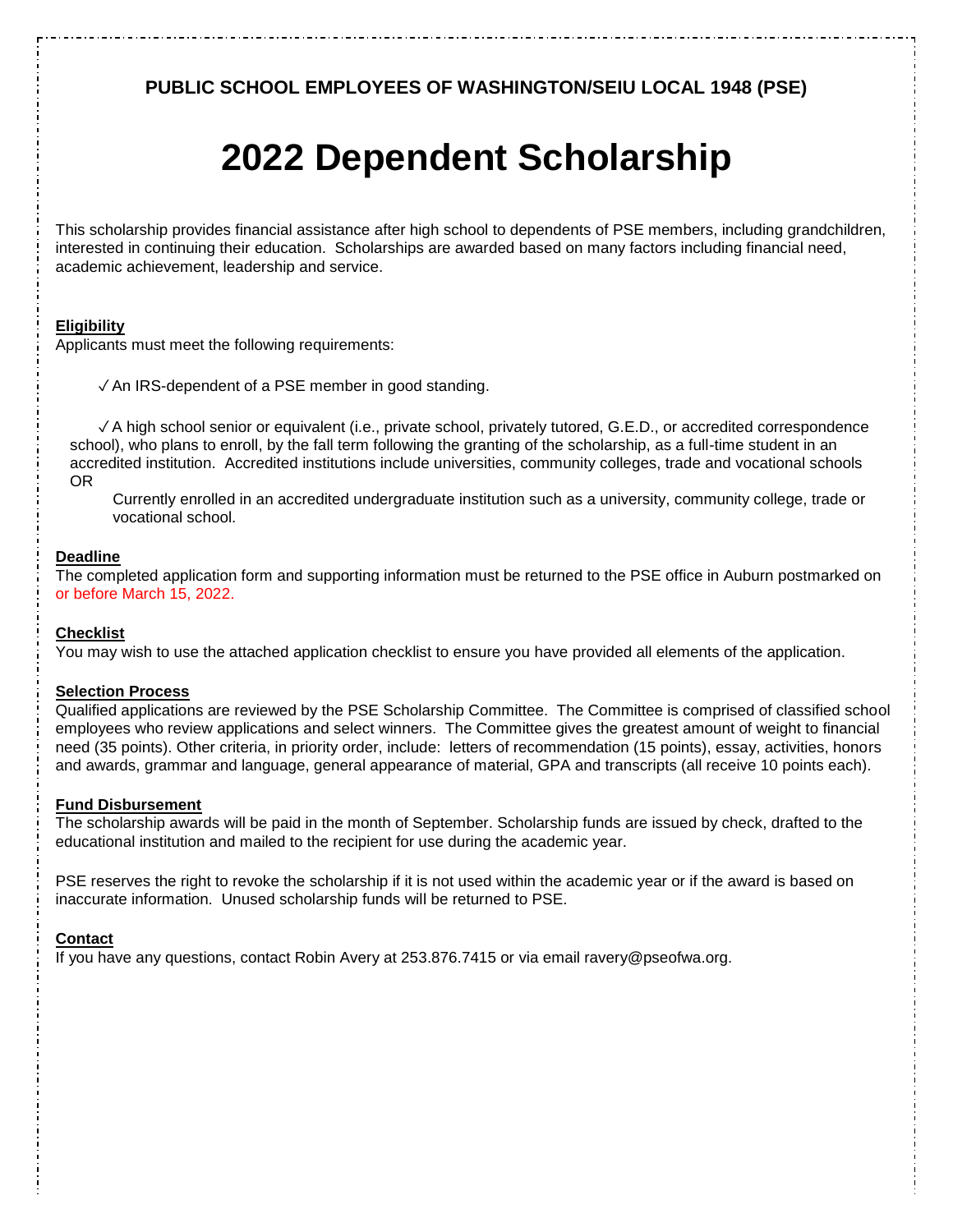## **Scholarship Application Checklist**

## **Completed application form.**

Please respond completely to each portion of the application. Use "N/A" if not applicable to your situation.

## **Complete Federal Tax Form 1040 or 1040EZ or 1040A.**

Nothing but these forms will be accepted. No W-2's, 1099 forms or E-file. All tax forms submitted must be signed and dated by the PSE member claiming you as a dependent or by their tax preparer.

## **Transcript.**

**\_\_\_\_** 

**\_\_\_\_** 

**\_\_\_\_** 

**\_\_\_\_** 

**\_\_\_\_** 

**\_\_\_\_**

**\_\_\_\_** 

**\_\_\_\_** 

Only an official copy of your transcript will be accepted.

## **Letters of Recommendation.**

Two letters of recommendation.

## **50-100 word essay.**

A 50-100 word essay describing your educational goals.

## **100-150-word essay.**

A 100-150 word essay describing the positive impact the labor union movement has played in your life, your family's life or in the United States of America.

## **Signature.**

Make sure you have signed and dated your application.

**Mailed and postmarked OR emailed to ravery@Pseofwa.org on or before March 15, 2022.**

No late applications will be accepted.

## **Mail to:**

PSE of Washington Scholarship Committee P O Box 798 Auburn, WA 98071-0798

OR Email to ravery@Pseofwa.org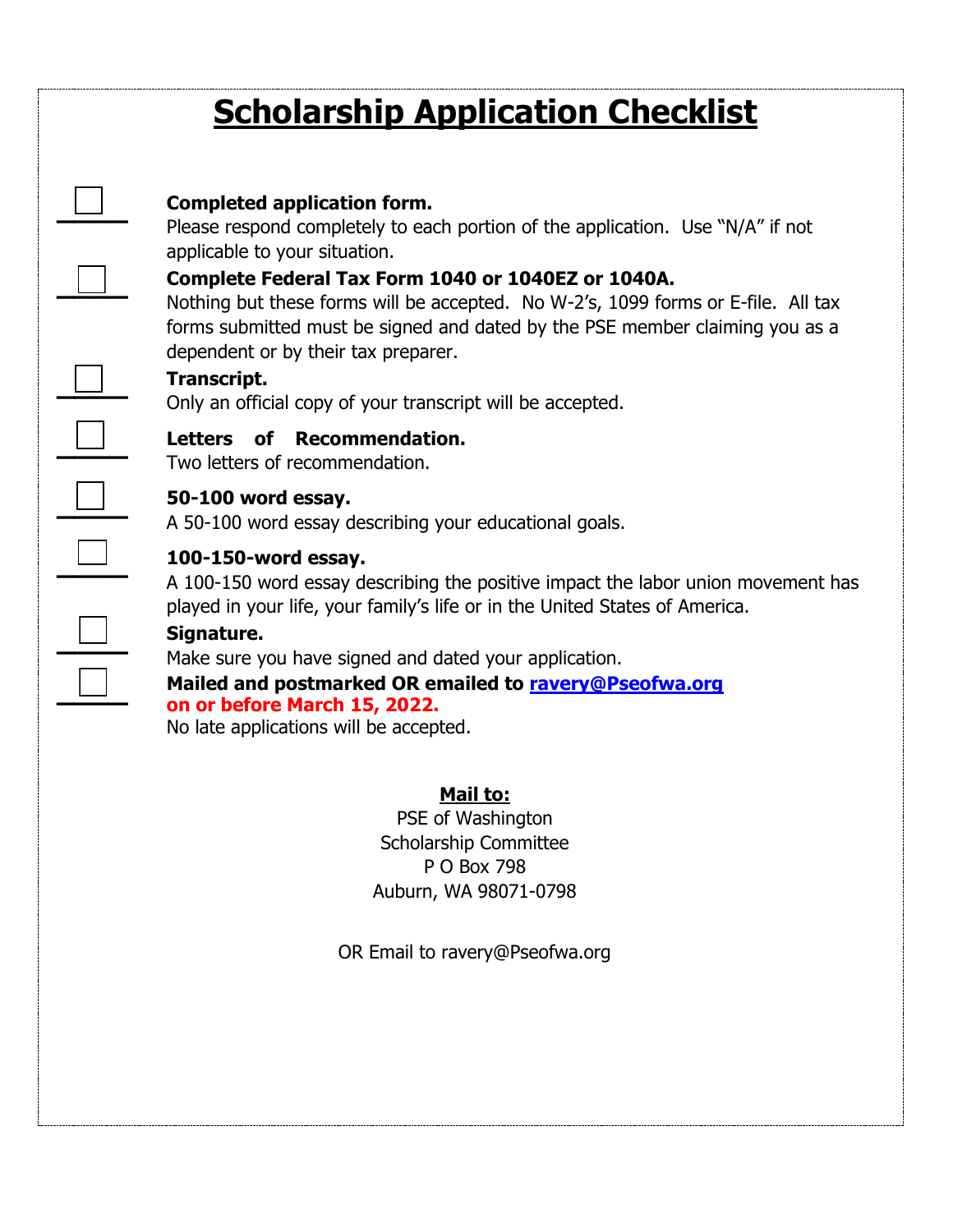## **PUBLIC SCHOOL EMPLOYEES OF WASHINGTON/SEIU LOCAL 1948 (PSE) 2022 Dependent Scholarship Application Form**

## **Applicant Information**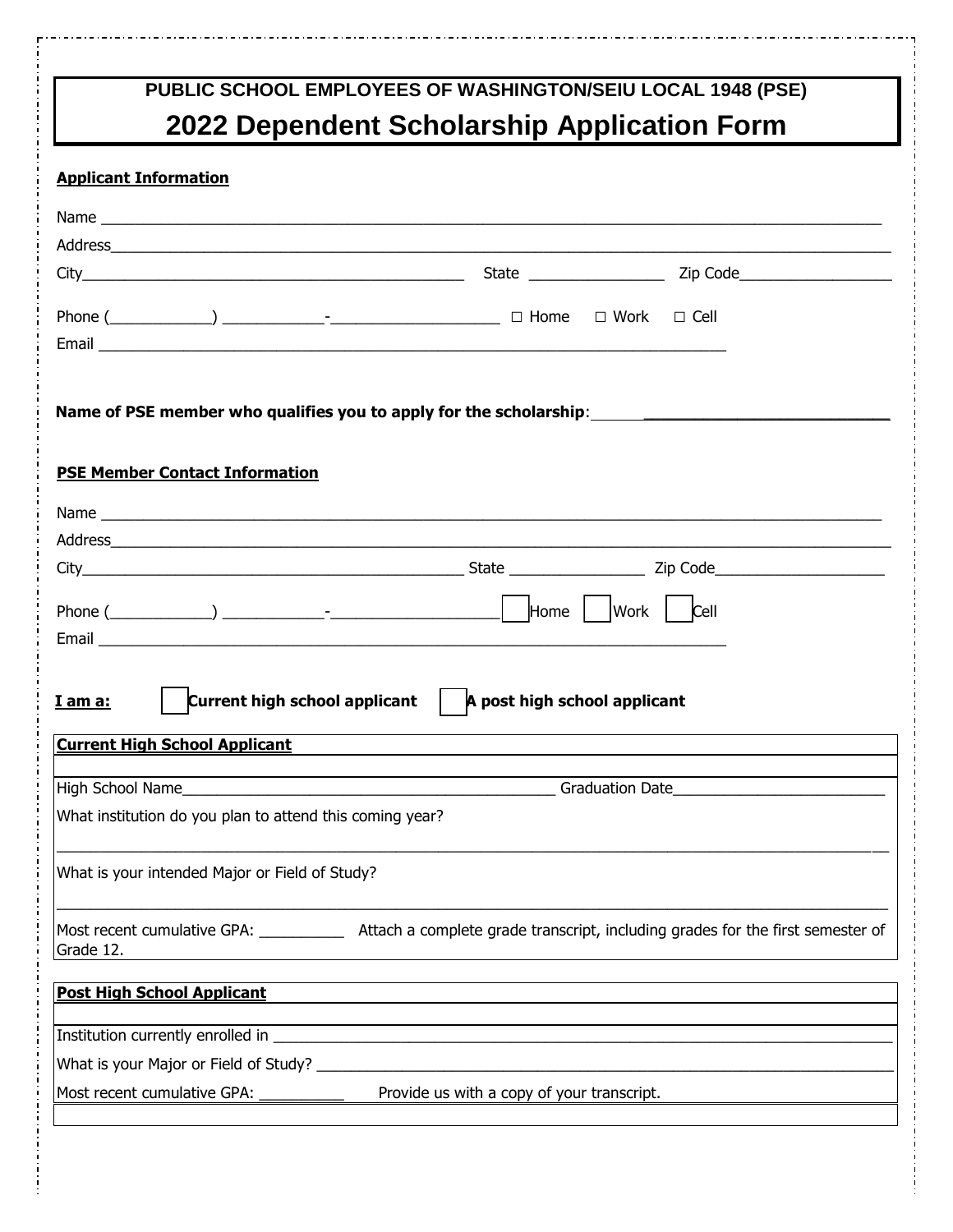#### **Essays**

Two essays must be included. Please attach:

- ❖ A 50-100 word essay describing your educational goals.
- \* A 100-150 word essay describing the positive impact the labor union movement has played in your life, your family's life or in the United States of America.

## **Hardship or Extenuating Circumstances**

Are you claiming hardship or extenuating circumstances that make it difficult for you to achieve your educational goals?  $\Box$ Yes  $\Box$  No If yes, please describe in 100 words or less.

#### **Awards, Recognition or Activities**

Honors and awards

 $\overline{\phantom{0}}$ 

Leadership positions

Other activities

| (special | interests | or | talents, | community | service, | etc). |
|----------|-----------|----|----------|-----------|----------|-------|
|          |           |    |          |           |          |       |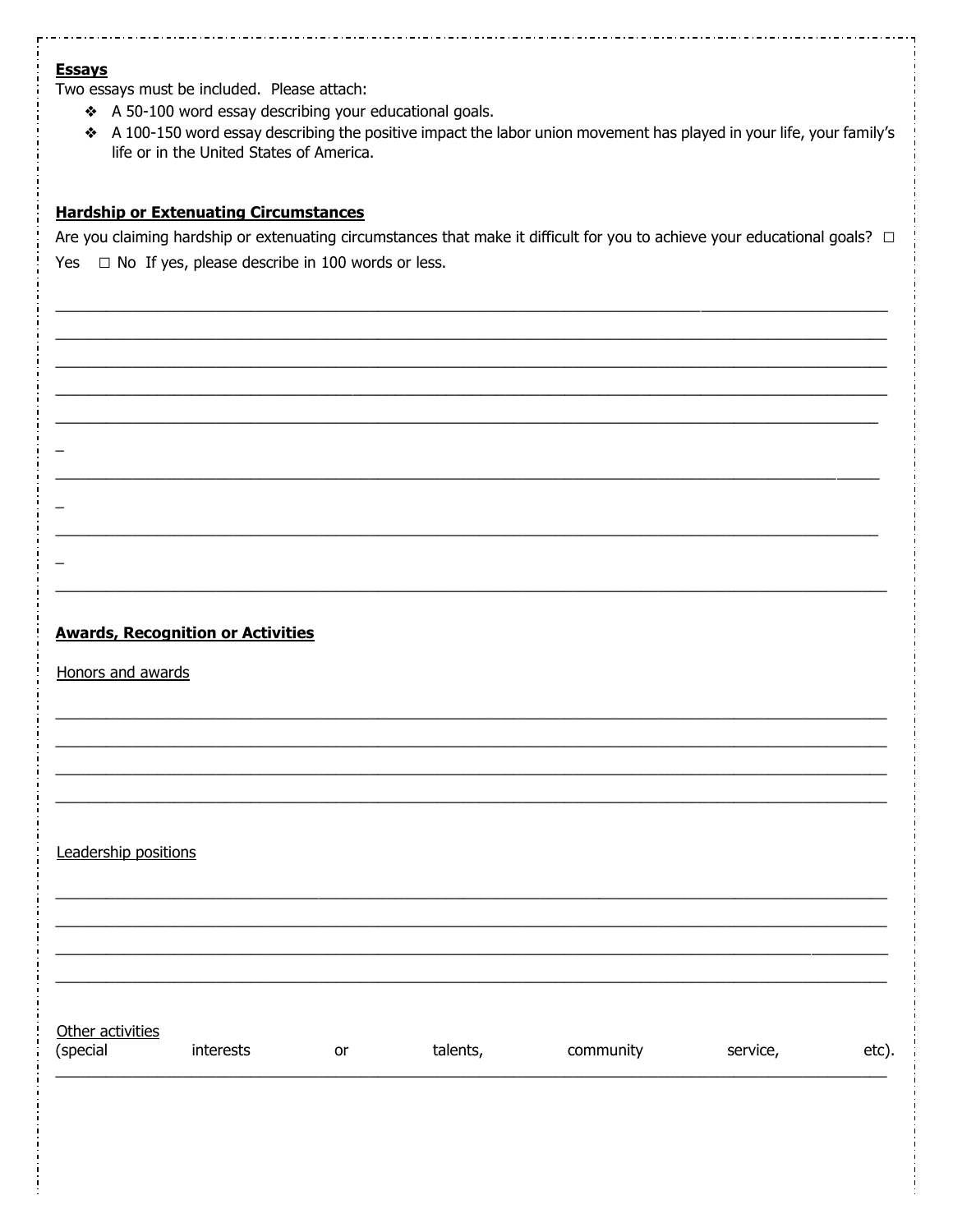## **Work Experience**

Describe your work experience and significant duties.

### **How do you plan to finance your education?**

(List jobs, gifts, loans, grants, scholarships, etc. and their amounts)

**Parental Statement of Financial Resources:** Verification of parent or guardian's financial resources (1040, 1040A or 1040 EZ Federal tax return(s) must accompany your application. No E-file worksheets will be accepted. IRS tax documents are used to verify income and dependent status.

 $\_$  , and the set of the set of the set of the set of the set of the set of the set of the set of the set of the set of the set of the set of the set of the set of the set of the set of the set of the set of the set of th  $\_$  , and the set of the set of the set of the set of the set of the set of the set of the set of the set of the set of the set of the set of the set of the set of the set of the set of the set of the set of the set of th  $\_$  ,  $\_$  ,  $\_$  ,  $\_$  ,  $\_$  ,  $\_$  ,  $\_$  ,  $\_$  ,  $\_$  ,  $\_$  ,  $\_$  ,  $\_$  ,  $\_$  ,  $\_$  ,  $\_$  ,  $\_$  ,  $\_$  ,  $\_$  ,  $\_$  ,  $\_$  ,  $\_$  ,  $\_$  ,  $\_$  ,  $\_$  ,  $\_$  ,  $\_$  ,  $\_$  ,  $\_$  ,  $\_$  ,  $\_$  ,  $\_$  ,  $\_$  ,  $\_$  ,  $\_$  ,  $\_$  ,  $\_$  ,  $\_$  ,  $\_$  , and the set of the set of the set of the set of the set of the set of the set of the set of the set of the set of the set of the set of the set of the set of the set of the set of the set of the set of the set of th

 $\_$  , and the set of the set of the set of the set of the set of the set of the set of the set of the set of the set of the set of the set of the set of the set of the set of the set of the set of the set of the set of th  $\_$  , and the set of the set of the set of the set of the set of the set of the set of the set of the set of the set of the set of the set of the set of the set of the set of the set of the set of the set of the set of th  $\_$  , and the set of the set of the set of the set of the set of the set of the set of the set of the set of the set of the set of the set of the set of the set of the set of the set of the set of the set of the set of th

 $\_$  , and the set of the set of the set of the set of the set of the set of the set of the set of the set of the set of the set of the set of the set of the set of the set of the set of the set of the set of the set of th  $\_$  , and the set of the set of the set of the set of the set of the set of the set of the set of the set of the set of the set of the set of the set of the set of the set of the set of the set of the set of the set of th  $\_$  , and the set of the set of the set of the set of the set of the set of the set of the set of the set of the set of the set of the set of the set of the set of the set of the set of the set of the set of the set of th  $\_$  , and the set of the set of the set of the set of the set of the set of the set of the set of the set of the set of the set of the set of the set of the set of the set of the set of the set of the set of the set of th

If necessary, provide a copy of that portion of a court decree which states the PSE member **may not** claim the scholarship applicant as a dependent for IRS purposes. A signed affidavit will also be accepted.

## **Certification**

My signature indicates that:

- 1. The application and attached information is accurate and complete.
- 2. The funds will only be used to pay expenses for my education.
- 3. PSE will be informed if I am unable to use the scholarship.
- 4. Unused funds will be returned to PSE.

Signed: \_\_\_\_\_\_\_\_\_\_\_\_\_\_\_\_\_\_\_\_\_\_\_\_\_\_\_\_\_\_\_\_\_\_\_\_\_\_\_\_\_\_\_\_\_\_\_\_\_\_\_\_\_\_\_\_\_\_\_\_\_\_\_\_\_Date: \_\_\_\_\_\_\_\_\_\_\_\_\_\_\_\_\_\_\_\_\_

Send this application and accompanying information to:

#### **PUBLIC SCHOOL EMPLOYEES OF WASHINGTON Scholarship Committee P.O. Box 798 Auburn, WA 98071-0798**

**Or email to ravery@pseofwa.org**